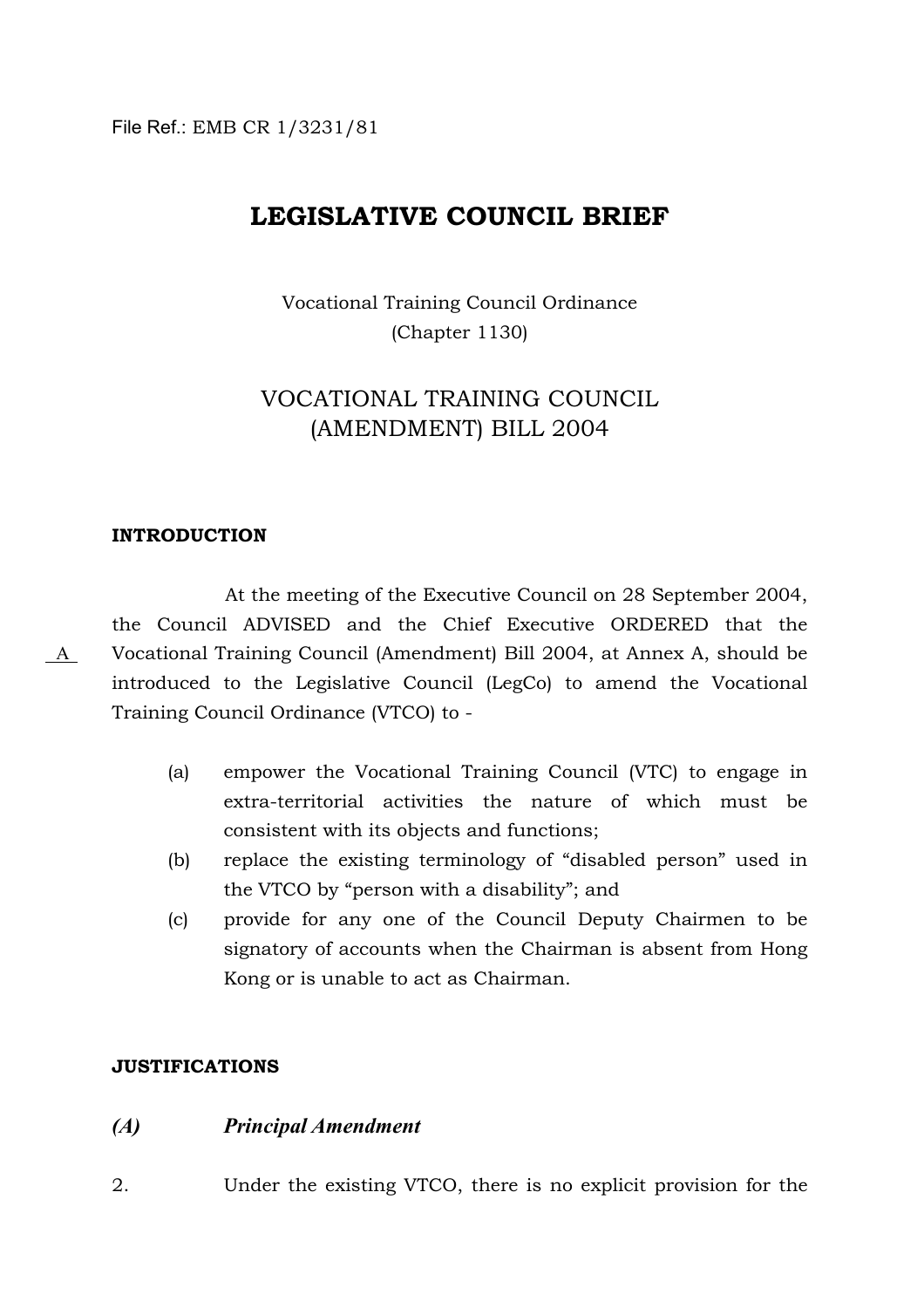VTC to engage in extra-territorial activities.

3. In recent years, an increasing number of Hong Kong firms are engaged in cross-border operations and activities and they employ a large workforce from Hong Kong. With the rapid economic growth in the Pearl River Delta region, the trend is for more of these Hong Kong firms or even Mainland entities to recruit workers from Hong Kong. The ability of the VTC to equip our workforce to cater for the demand of these firms will be crucial to maintaining the competitiveness and employment prospects of our workers. It will also be beneficial to young people for the VTC to arrange for industrial attachment across the border for its students to acquire valuable working experience and to enhance their employment opportunities upon graduation.

4. The VTC wishes to operate a number of activities outside Hong Kong which include: job attachments in the Mainland for youths, provision of skills certification programmes and provision of award bearing/professionally recognised programmes. Except for the job attachments for youth, the proposed activities will be run on a self-financing basis. The operation of these activities requires the VTC to be empowered to extend the territorial coverage of its objects and functions, both on its own and in partnership with its counterparts across the border.

5. These proposed activities would help meet the trained and qualified manpower requirement of Hong Kong business establishments with operations in the Mainland. At the same time, they will provide useful exposure to the trainees and better equip workers for employment in the Mainland.

6. The proposed activities will also facilitate bilateral exchange of experience and expertise in vocational education and training between Hong Kong and the Mainland, thereby contributing to the development of both sides in this area. The above activities may also help provide the VTC with additional income for the furtherance of its objects.

7. Having considered the benefits to the business and community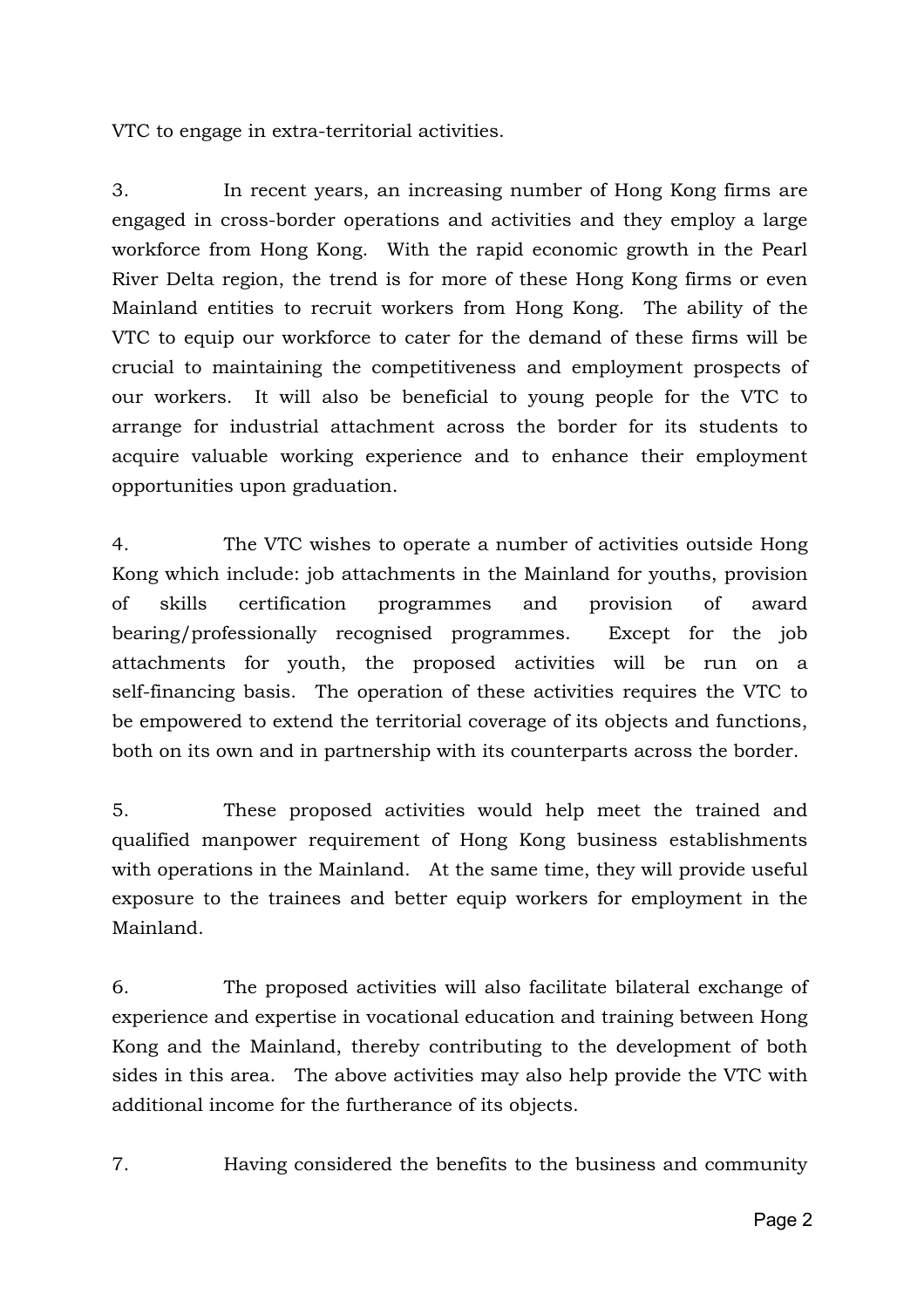at large, we propose to introduce amendments to the VTCO to empower the VTC to engage in extra-territorial activities the nature of which are consistent with its objects and functions. Most of the extra-territorial activities will be run on a self-financing basis, in which case we will continue to ensure that there is no cross-subsidisation of these self-financed activities by government subvention for the VTC. We will also ensure that the operation of any extra-territorial activities on a subvented basis will be for the training and education of Hong Kong persons.

# *(B) Other Minor Amendments*

- 8. Minor amendments to the VTCO are also proposed to:
	- (a) replace the existing terminology of "disabled person" used in the Ordinance which does not conform with international practice in the description of physically disabled people. The term is to be replaced by "person with a disability"; and
	- (b) provide for any one of the Council Deputy Chairmen to be signatory of accounts when the Chairman is absent from Hong Kong or when the Chairman is unable to act to facilitate the VTC's internal administration.

## **THE BILL**

- 9. The main provisions are
	- (a) **clause 4** amends section 6 to empower the VTC to perform its functions outside Hong Kong;
	- (b) **clauses 2 and 3** amend sections 2 and 5(d) to replace the term "disabled persons" by "persons with a disability"; and
	- (c) **clause 5** amends section 17 to provide for any one of the Deputy Chairmen to sign accounts when the Chairman is absent from Hong Kong or when the Chairman is unable to act.
- 10. Apart from amending the short title of the Ordinance from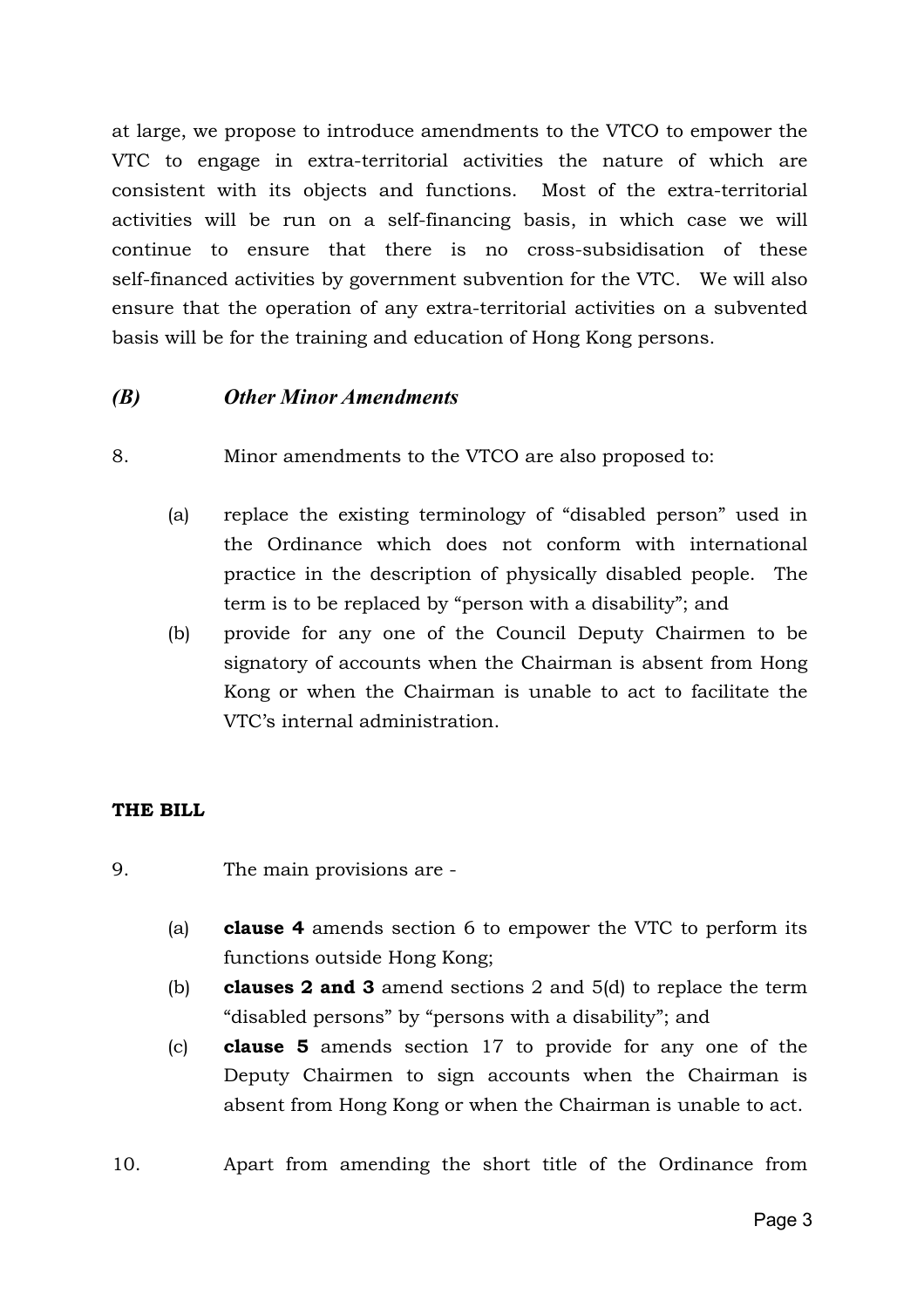"Vocational Training Council (Amendment) Ordinance **2003**" to "Vocational Training Council (Amendment) Ordinance **2004**", the Bill is the same as the previous one introduced into LegCo on 14 January 2004.

### **LEGISLATIVE TIMETABLE**

11. The legislative timetable will be –

Publication in the Gazette 8 October 2004 First Reading and commencement 13 October 2004 of Second Reading debate Resumption of Second Reading to be notified debate, committee stage and Third Reading

### **IMPLICATIONS OF THE PROPOSAL**

B

12. The proposal has economic and financial implications as set out at Annex B. The proposal has no civil service implications for the Government. It is in conformity with the Basic Law, including the provisions concerning human rights, and does not affect the current binding effect of the VTCO. The proposal does not have productivity or major sustainability implications.

### **PUBLIC CONSULTATION**

13. Public consultation had been conducted before the introduction of the Bill into LegCo during its second term. Details of consultation are recapitulated in the following paragraph.

14. The VTC has consulted all its Training Boards (TBs), which comprise stakeholders of relevant industry sectors, and the TBs support the proposal for the VTC to engage in extra-territorial activities. The LegCo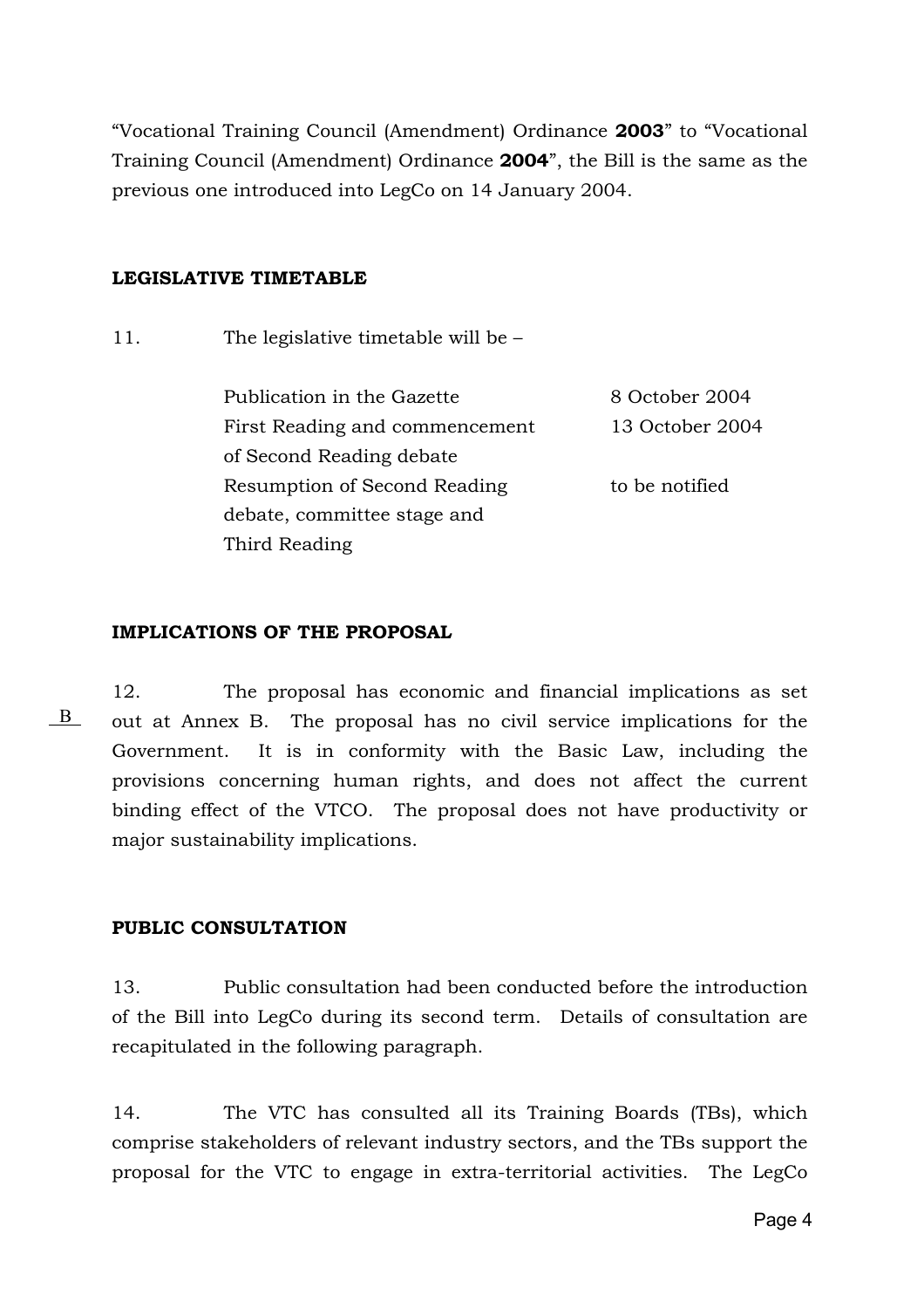Panel on Manpower was consulted on the proposals on 20 November 2003. The Panel did not have any specific comment on the proposals.

# **PUBLICITY**

15. A press release will be issued when the Bill is gazetted. A spokesman will be available to answer media and public enquiries.

## **BACKGROUND**

16. The Bill was introduced into LegCo on 14 January 2004 but was not scrutinised due to limited time available in the last legislative session of its second term of office. Pursuant to section 9(4) of the Legislative Council Ordinance, the consideration of the Bill is to lapse at the end of the term, i.e. on 30 September 2004. We need to re-introduce the Bill into LegCo at the earliest possible juncture in the 2004-05 legislative session.

## **ENQUIRIES**

17. For enquiries relating to this Brief, please contact Mr Byron Lam, Principal Assistant Secretary, Education and Manpower Bureau, at telephone number 2961 5612.

Education and Manpower Bureau October 2004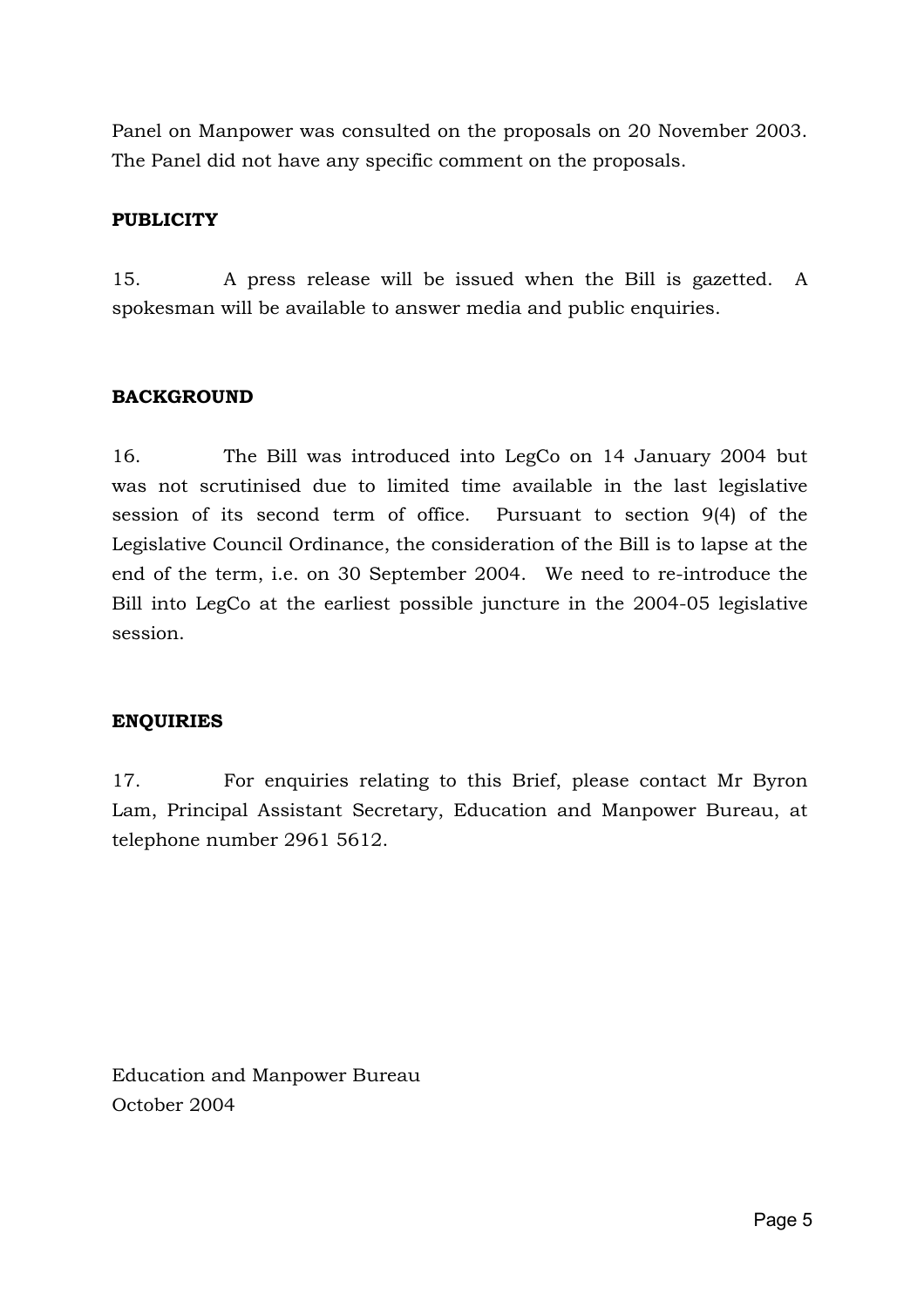### A BILL

To

Amend the Vocational Training Council Ordinance to empower the Vocational Training Council to perform its functions outside Hong Kong; to empower the Deputy Chairmen of the Council to sign statements of accounts; and to make other minor amendments.

Enacted by the Legislative Council.

### **1. Short title**

This Ordinance may be cited as the Vocational Training Council (Amendment) Ordinance 2004.

#### **2. Interpretation**

Section 2 of the Vocational Training Council Ordinance (Cap. 1130) is amended –

- (a) in the definition of "disabled person", by repealing "disabled person" and substituting "person with a disability";
- (b) in the definition of "skills training", in paragraphs (a) and (b), by repealing "disabled persons" and substituting "persons with a disability".

### **3. Objects of the Council**

Section 5(d) is amended by repealing "disabled persons" and substituting "persons with a disability who are".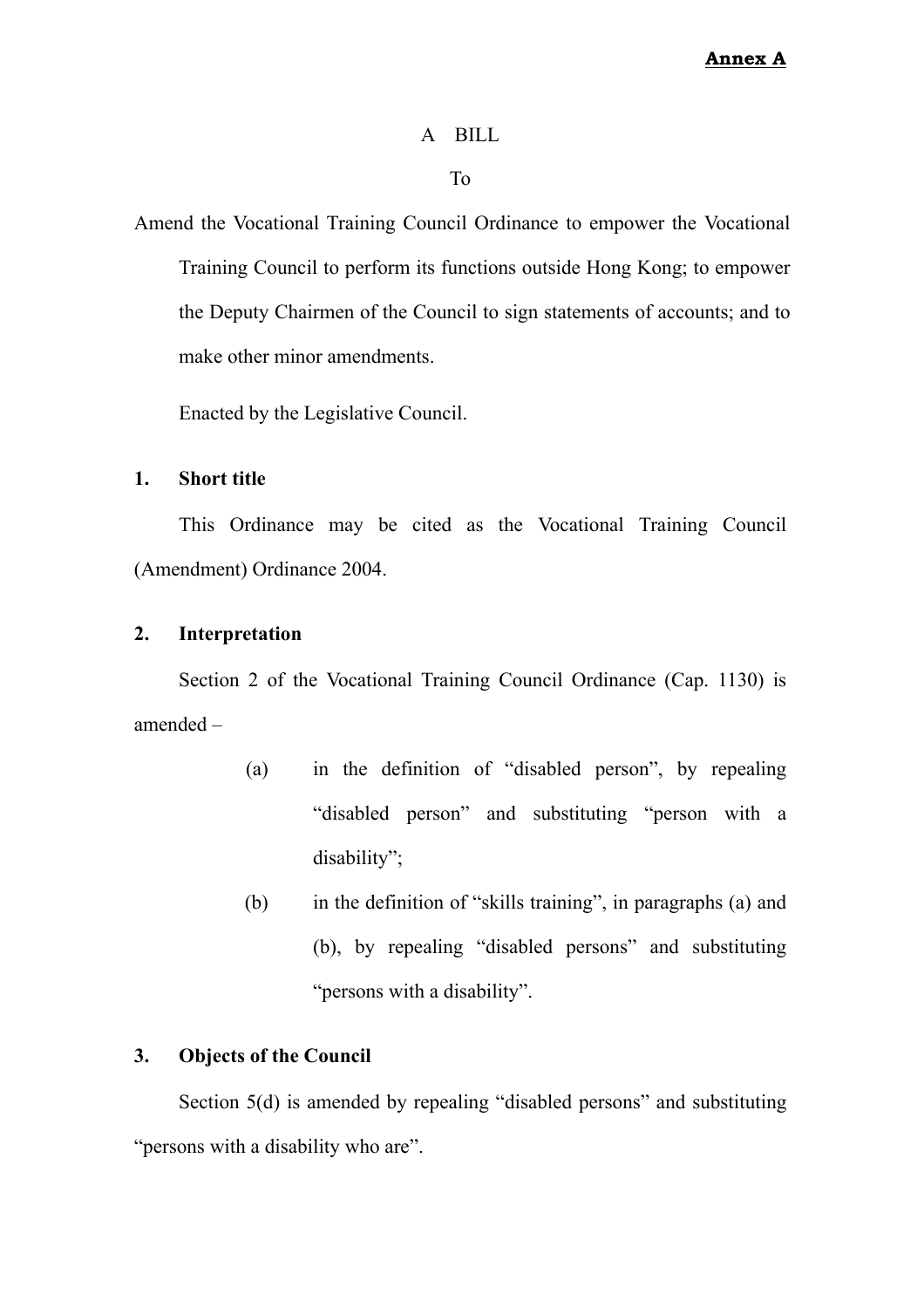### **4. Functions of the Council**

Section 6 is amended by adding –

 $\degree$ (3) Subject to subsection (4), the Council may perform any of its functions under this section in Hong Kong or elsewhere either on its own or jointly with or as agent for other person or organization.

(4) The Council may not perform any of its functions outside Hong Kong using any money appropriated by the Legislative Council under section 12(a) unless it is for the benefit of Hong Kong to do so.".

### **5. Accounts**

Section 17 is amended –

- (a) in subsection (3), by repealing everything after "thereof" and substituting a full stop;
- (b) by adding  $-$

"(4) The statement and balance sheet required by subsection (3) shall be signed by the Chairman, or if the Chairman is absent from Hong Kong or is for any other reason unable to exercise the powers or perform the duties of a Chairman, by any one of the Deputy Chairmen."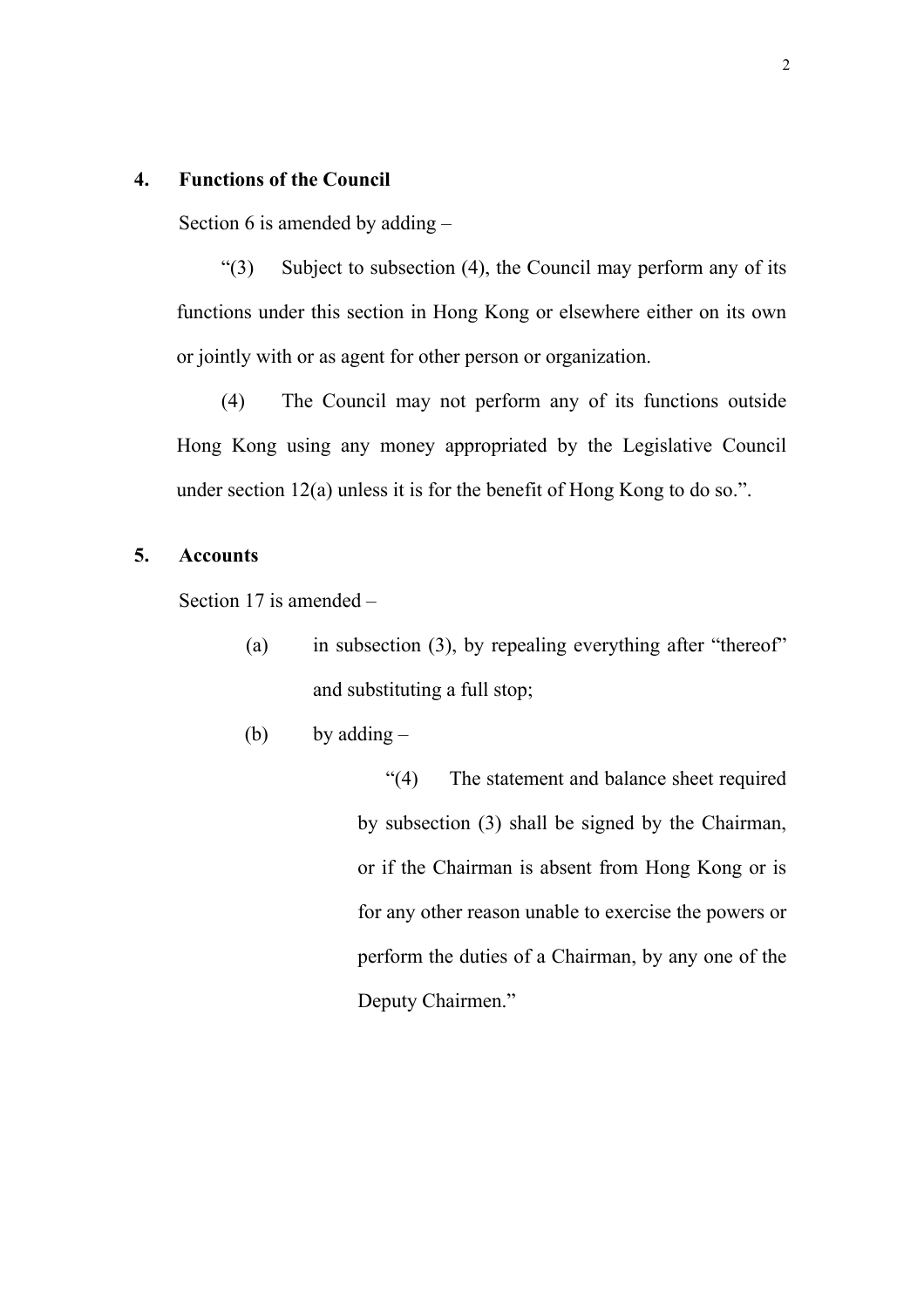# **Explanatory Memorandum**

This Bill amends the Vocational Training Council Ordinance (Cap. 1130)  $to -$ 

- (a) empower the Vocational Training Council to perform its functions outside Hong Kong;
- (b) empower any one of the Deputy Chairmen of the Council to sign statements of accounts when the Chairman is absent from Hong Kong or is unable to act as Chairman; and
- (c) amend "disabled person" to "person with a disability".